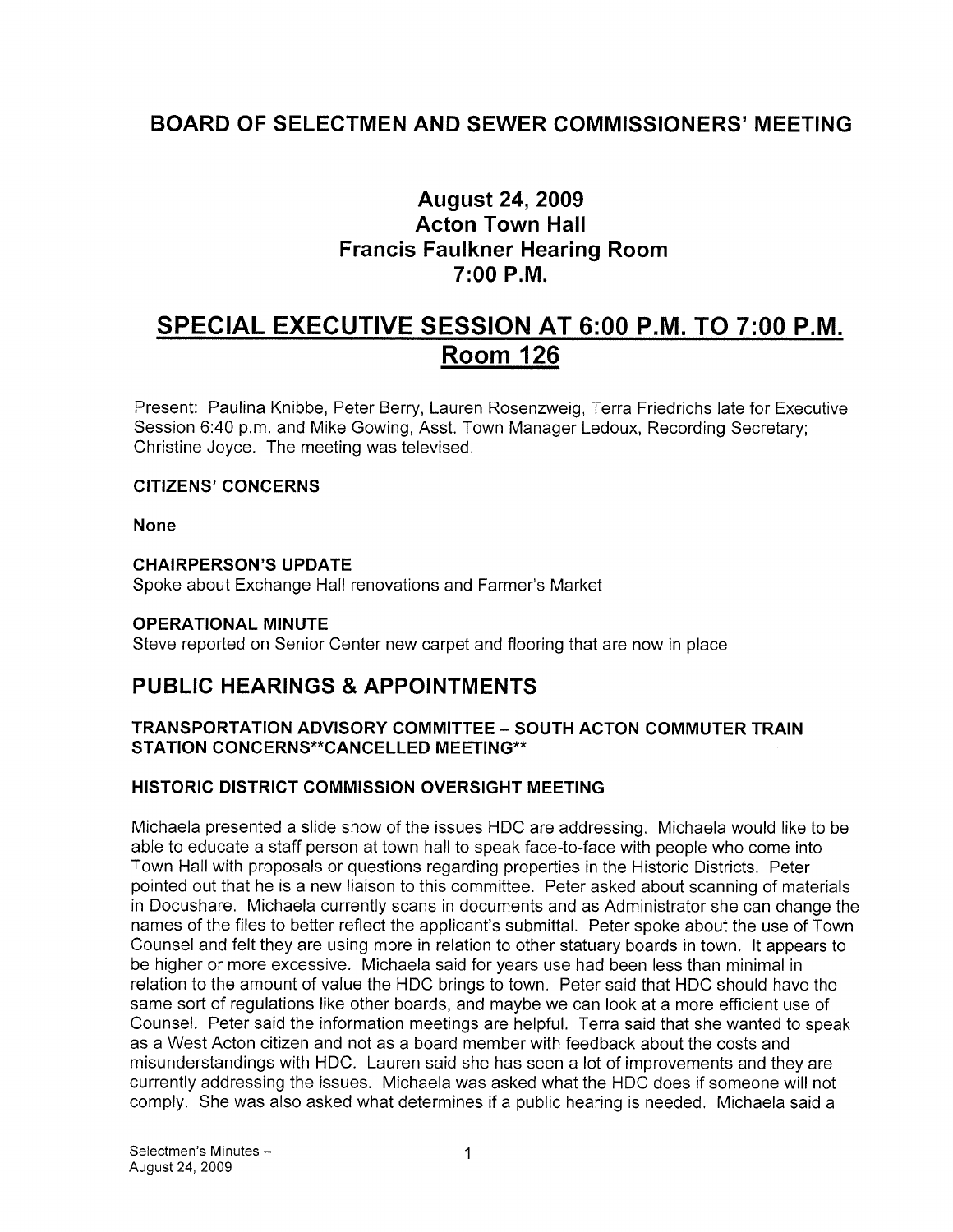hearing is required if it is a significant change More details about what is under their jurisdiction, and what requires a public hearing is on their HDC Website. Lauren asked about whether the Commission will be pursuing a demolition-by-neglect bylaw this year for Town Meeting. Michaela indicated that instead of a bylaw they will be doing education around issues of historic preservation and the importance of maintaining historic structures so they don't get neglected. Education will include tools available to communities in regards to "demolition by neglect".

Mike asked about meeting schedule and appeal process. If anyone is aggrieved they must file within 20 days to have review with MAPC. If not satisfied with the outcome they can go to Superior Court.

Paulina asked Michaela to please send us before and after changes in the regulations so we can see what the changes were. She was also concerned with the amount of legal monies that have been spent. With regard for need of staff and different types of help from existing staff, the Board directed the Town Manager to see what assistance could be given to them within the existing limited resources. Michaela will forward the regulations showing the changes that they made this past year.

Peter noted to the Town Manager to consider more staff help to the HDC in the FY <sup>11</sup> budget.

## LEO BERTOLAMI, 56 & 60 POWDER MILL ROAD SITE PLAN DISCUSISON

Paulina gave an overview of what they are considering on this issue. Mr. Bertolami has been asking for amendments over the years and has had three Amendments, and noted he is out of compliance now yet still he is asking for additional amendments. He wanted to go through the decision and Paulina said he had already received their decision in the form of his site plan decision. He wanted a set of stairs between the two lots. They voted against it because of the fire issues. He felt it helped with the project. Paulina noted that the ramp be installed later in accordance with the filled Site Plan, Third Amendment, and that he will put a Historical Restriction Covenant on the Doll House property at 56 Powder Mill. Items 3.3.4., 3.3.5 and 3.3.6 are all answered in Fire Chief's letter except for 3.3.5 a portion that needs to be striped. Paulina said ramp, striping and historical restriction on the Doll House are the issues he has now. Paulina explained what he wants under 3.3.2 written covenant about the ramp. Terra said that given that the fire lanes and hydrant and doll house is moved she feels the ramp is overkill and the stairs will be fine.

Lauren asked about handicapped access—if there are stairs does another pedestrian ramp need to be provided right there for disabled persons or is the sidewalk access sufficient? No answer was available. Lauren's preference was to reserve the space for the fire ramp and in the future it will get discussed when we look at the adjusted plan for the adjacent parcel.

Peter asked if Mr. Bertolami was going to tear down the Doll House once he gets what he wants with regard to this site.

The question is now do we vote it in or out. Mike said the requirement for the ramp should be done, the Doll House not withstanding he does not know the terms of the agreement, he felt the ramp would make it more user friendly instead of the steps. Paulina said 3 selectmen want the ramp and 2 do not want the ramp-- is the requirement now or when the adjacent property is developed. She wants it written in now.

Paulina said the ramp is about safety and the Fire Chief says we need it and will not trade off on a safety issue.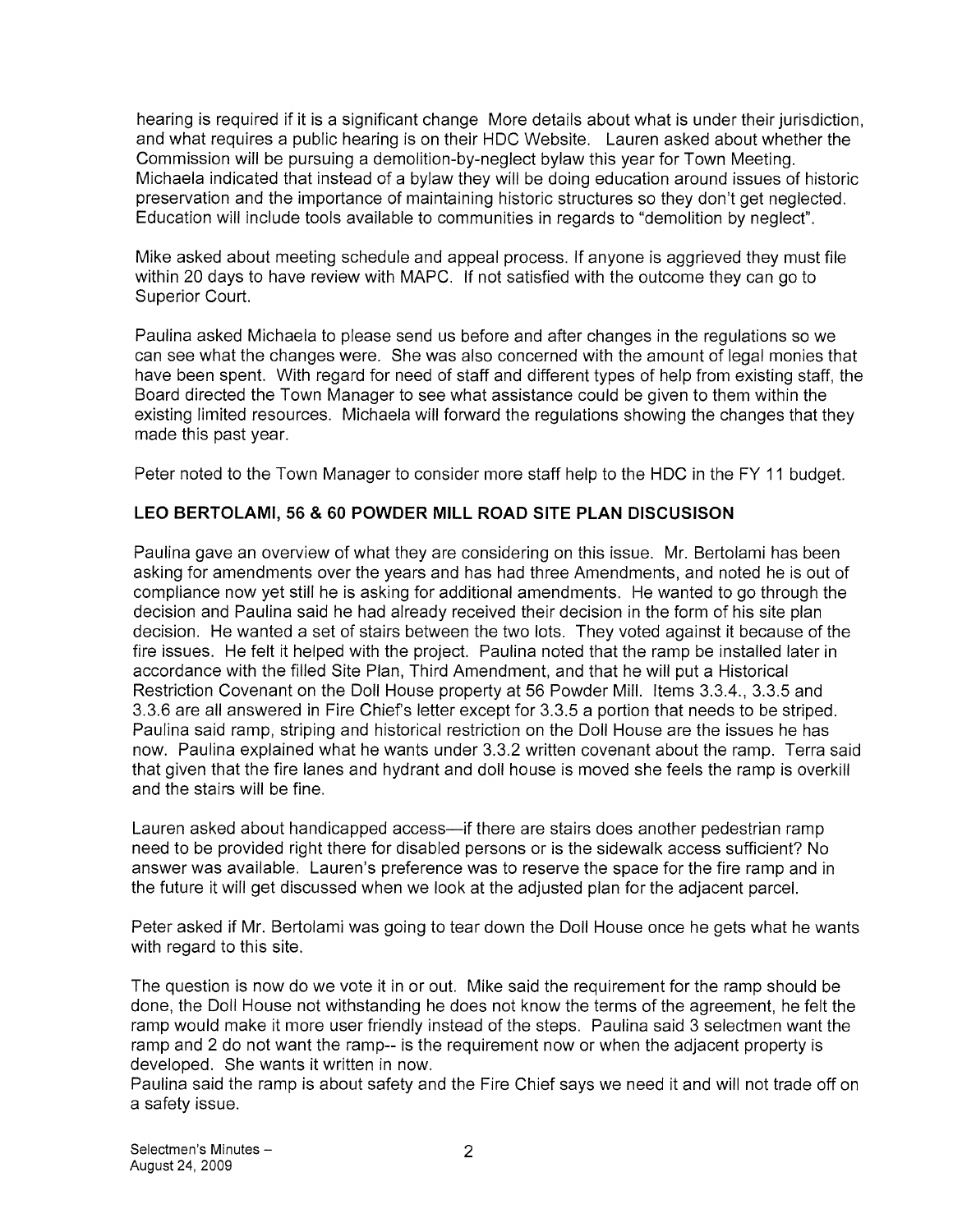Given that the sense of the Board, PAULINA KNIBBE — Moved to re-support the existing condition that says we want the covenant in recordable form as we did last year 3.3.3. TERRA FRIEDRICHS - second Terra asked if she could make a friendly amendment that the requirement for a ramp goes away if the deed restrictions are filed. Paulina said she rejects the friendly amendment. 3- 2 — Lauren, no, Terra Abstained. Motion Passes 3-2

Paulina said we want the deed covenant filed and the ramp built at a later date and suggested we add 30 days and make it to Sept 30, 2009. It was also noted that he missed the recording date with the registry and will have to have it filed. December 1, 2009.

56 Powder Mill Road, Paulina asked about a stay on the demolition of the Doll House. Mr. Bertolami agreed to additional 90 days which will bring it up to December.

Victoria Byer spoke about the doll house and she can't remember if he has filed for demolition permit. The permit was applied for and the waiting time is up late September of this year as he filed in January 09, they have not found someone to move the house at this time. Historical Commission was asked to try to find some one to move it if they could. Terra suggested we ask for private donations to move the house in lieu of demolition.

Remaining issue is the striping at the far point of the Ramp. The striping will call out the area for the potential ramp. He agreed with the lines and he will put them in.

Scott Mutch asked about the recording and it should be by September 30<sup>th</sup> for the Covenant. 3.3.3 Doll House.

LAUREN ROSENZWEIG - Moved that the BOS is willing to remove the condition in the permit that required him to have a historic perseveration Covenant placed on 56 Powder Mill if he signs letter that the he will postpone demolition for 90 days. No second.

LAUREN ROSENZWEIG -Move that we remove the condition that we have a Restrictive Historic covenant on the doll house and that he is to extend the demolition permit for 90 day to December 13, 2009, If an agreement is reached to extend the Demo for 90 days MICHAEL GOWING - .second — UNANIMOUS VOTE

Lauren suggested he go to the Design Review Board voluntarily in regard to the properties at 50, 56, and 60.

#### 40B LIP FILING, 99 PARKER STREET

Mr. Dyer asked for the Board's support in this project. Peter asked about his application and wanted to know where the wetlands were on the project.

Lauren thanked them for being community friendly. She also thanked them for a win -win situation under the LIP filing. She however wanted them to buffer the site to protect the neighbors.

Terra wanted to be more conscious about the tax burden on existing residents when these are proposed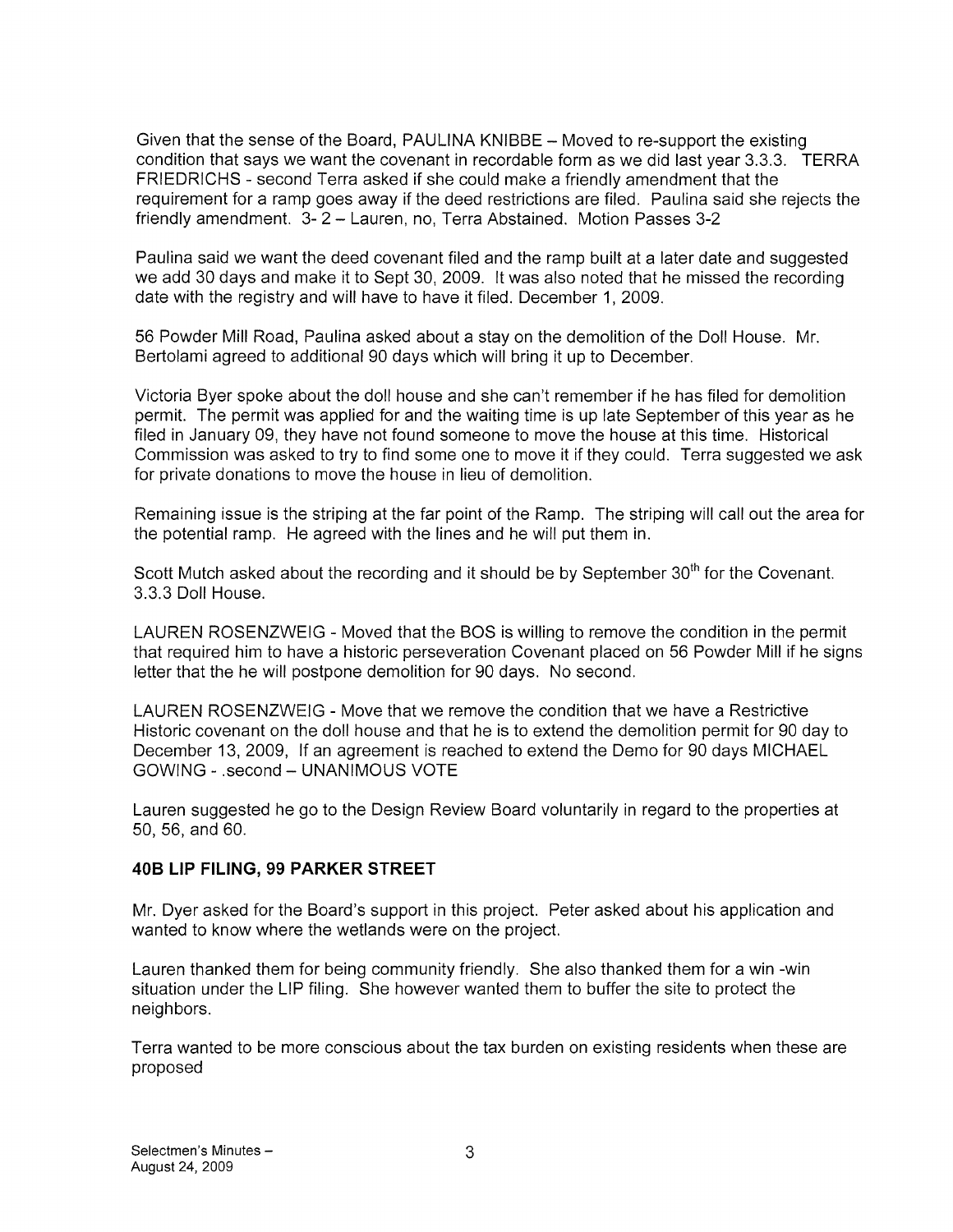Mike thanked him for his veteran contribution—that he is planning to build one of the units for a returning disabled veteran. Paulina noted that as long as 40B exists we need to provide it and this project is more appropriately sized and styled. She is concerned about the wetlands, but if ConsCom is comfortable with what has been worked out, she is. Mr. Dyer said that they will continue to work with the Conservation Commission.

Rodger Klopf an abutter was concerned about the closeness to his property, and possible blasting of ledge. Mark Starr said they did not plan on blasting, but if needed they would go through the regulations for blasting, doing an existing house survey etc.

Looking for the Board to accept and send to the application to DCHD. PETER BERRY Moved to sign the LIP application for 99 Parker Street LAUREN ROSENZWEIG — second. 4-1 Terra NO, motion passes

### 670 MASSACHUSETTS AVE. DISPOSITION AGREEMENT

Steve gave an overview of the issue. Peter said he feels we not sign and we don't take title. It was noted we have to get in there to see how much will be needed to fix it. We will need to get Bank permission to go in. Peter said we need to take ACHC recommendation.

Mike said he agrees with ACHC recommendation.

Paulina said this was just about an inspection at this time. Nancy Tavernier noted the difficulty in getting the utilities turned on. ACHC said we can't do an adequate review unless we have water. If it goes to auction the deed restriction is lost. It remains affordable only if another qualified family buys it.

Paulina was concerned with moving houses out of affordable stock. Steve said he needs to come back with information. Lauren wanted to get an idea what the bank might do for us.

## SELECTMEN'S REPORTS

Terra spoke about the Commission on Disability and that they want to do a town a survey of population to find out the needs of disabled persons in town. She has spoken to staff and it would cost \$1,600 to fund this as they cannot be put in the Census envelope and asked for potential turn back monies to fund this. Paulina asked that the COD come in and speak to this request.

Peter spoke about SA Commuter Train Station HIT (Health Insurance Trust) is in holding pattern and they are analyzing data for next year,

Peter also spoke about the condition of the newly repaired Exchange Hall building on School Street and commented on the use of CPC funds to make this rehab possible.

Lauren attended Regional Transportation and MAGIC meeting and they have put our projects such as rail trails on the TIP list and the rotary will get money if there are any left over monies available. They had the wrap-up meeting of the Sewer Advisory Committee for Spencer Tuttle Flint. She presented the DRAFT charge for the new Committee and received feed back from members of the neighborhood as to suggested additions and changes. She will be bringing a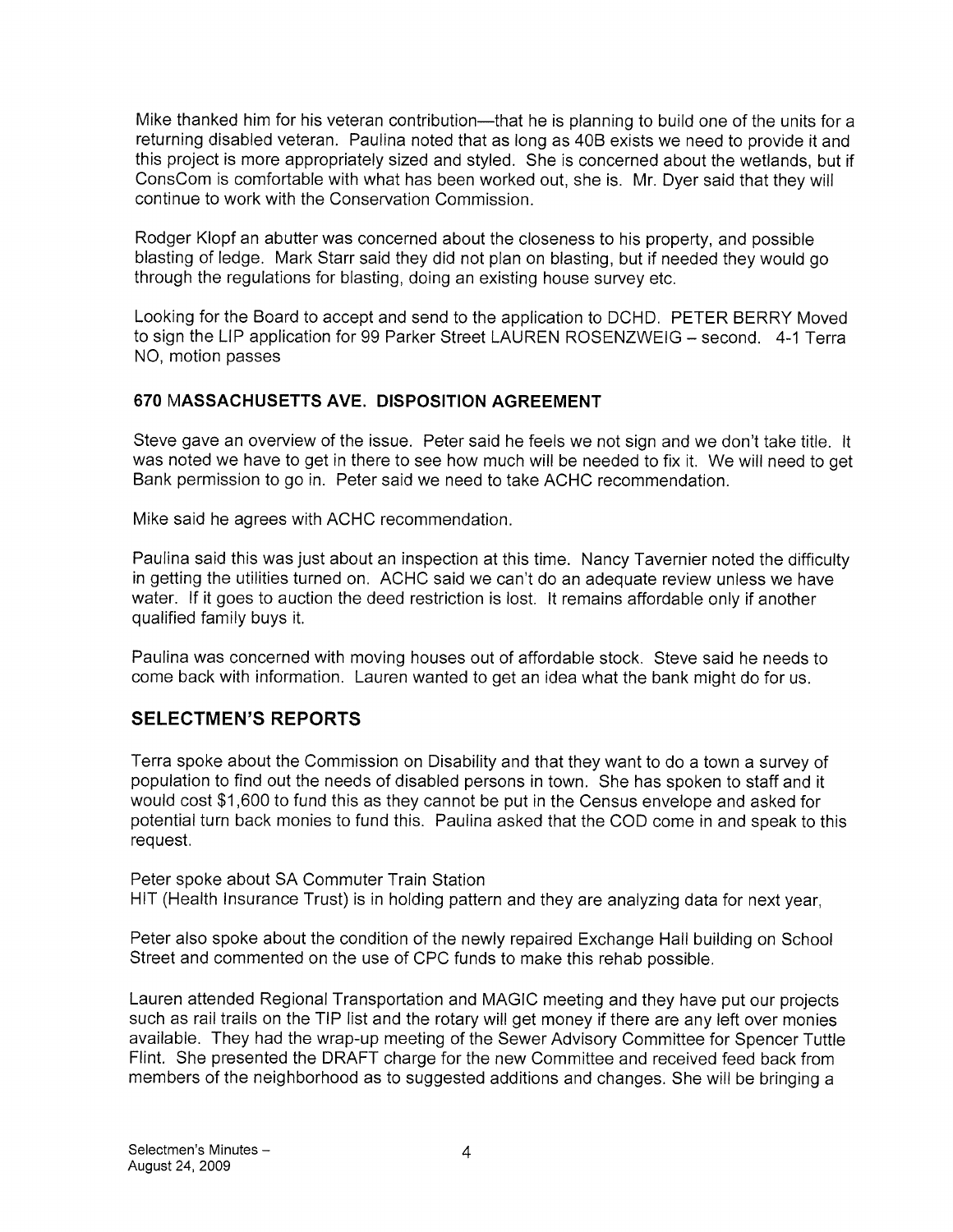recommendation for the make up and charge for the new committee to a Board of Selectmen meeting in the near future.

Paulina gave an update on sidewalks and it looks like the High Street to Senior Center will proceed.

## HISTORIC DISTRICT COMMISSION APPOINTMENTS

TERRA FRIEDRICHS – Moved to appoint Maya Minkin as full member and David Barrat as an Alternate. LAUREN ROSENZWEIG — second. UNANIMOUS VOTE

## ALG MATERIALS

Paulina spoke about the issues of ALG, first is we have less revenue than predicted. The Town has been holding back on spending to build up and protect ourselves against a shortfall and the Town Manager has held expenditures, yet the revenues may not be sufficient for FY 10. They are looking at a way to address it. Do we have a special town meeting to reconcile the numbers, or reduce the regional assessment with funds that have come in, and we may not have to go to Town Meeting? Steve noted that the Schools could provide some monies and there are other questions out there as to how the AARA (federal stimulus) funds can be .used at the schools to help their budget. Tax recap sheets must go the DOR to set the tax rate and it must balance, we need to have this done by early November. Lauren only wanted a fall meeting if necessary and asked that we meet with the school to see how we can meet the shortfall. Peter agreed with Lauren and Mike and Terra also agreed.

### WRAC DISCUSSION OF MISSION TO ADDRESS STORM WATER ISSUES

Lauren spoke about the issue. Doug Halley said that each year the DEP looks to have communities closer to compliance. We have been working toward complying with all the requirements, but we do not yet have a town bylaw regulating Storm water Management. Nearby towns have been fined. We need to address this as soon as possible. The Water Resources Advisory Committee has high interest in water recharge and other storm water issues and they would be a good committee to bring this forward. Sample bylaws and regulations are available. Paulina also felt WRAC is capable to address this issue. Ron Beck asked how they would move this forward. He was directed to look over the sample bylaws and other Town's bylaws to and adjust them to find the best fit for Acton. He was asked to report back to the BOS. It was suggested he meet with Doug Halley the Health Director to get the details. LAUREN ROSENZWEIG — Moved that we change the charge of WRAC until April Town Meeting 4/10 to address storm water compliance, rules regulations and bylaws. PETER BERRY - second UNANIMOUS VOTE

## DRAFT AGENDA, SEWER POLICY MEETING

Paulina asked the Board to review it and e-mail her any comments.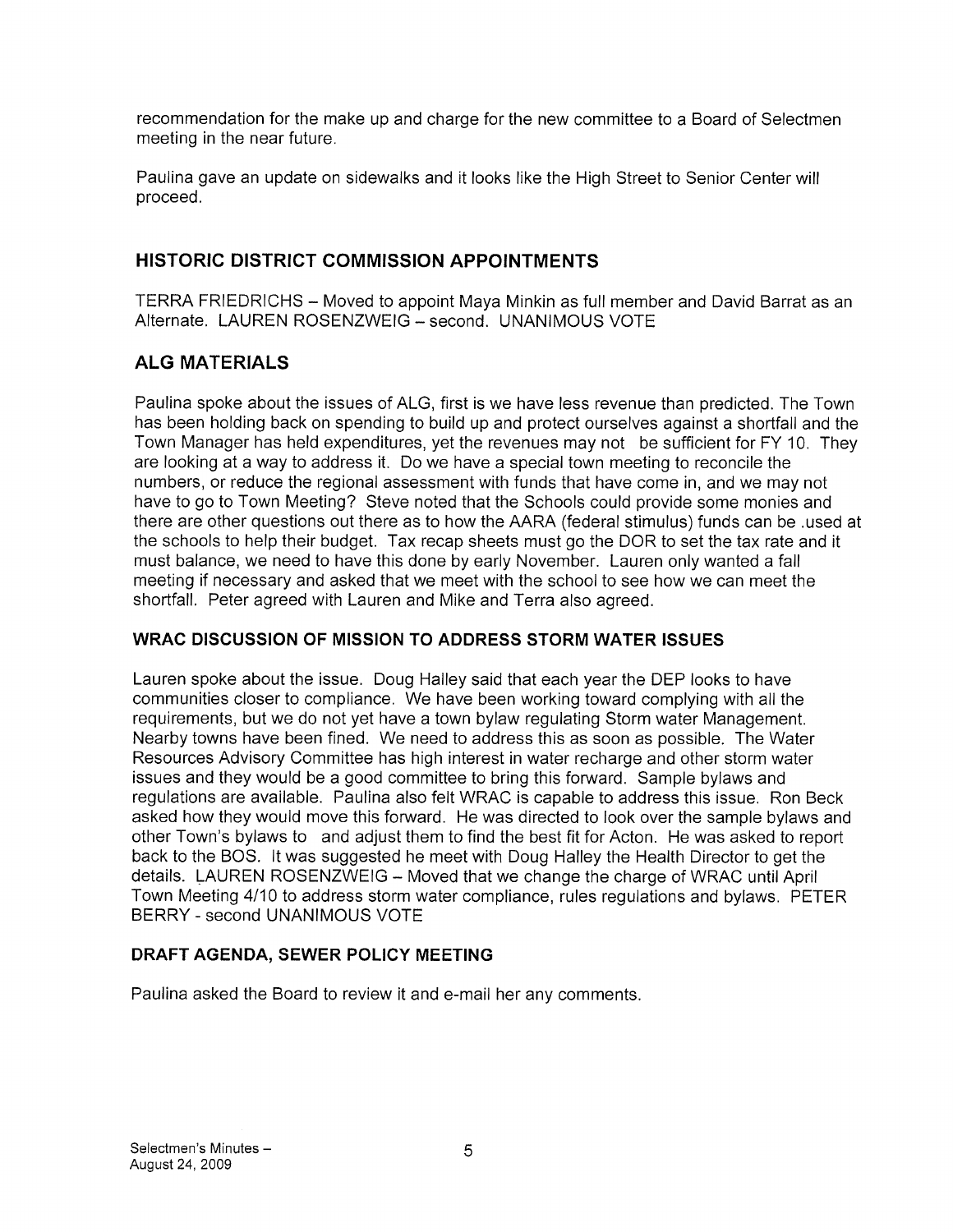### 40B MARSH VIEW, RICHARDSON CROSSING, REQUEST FOR BOARD LETTERS TO BOARD OF APPEALS

Peter noted that this application goes to the BOA and they have a hearing on Sept. 18th We have been asked to submit a letter to BOA in support the project. Board members expressed that they had not read the materials or seen the plans. Lauren said she had looked at the plans in the Building Department.

Lauren encouraged them to come through the Local LIP process in the future, and asked that the neighbors be shielded from impacts that might come from the new development. TERRA FRIEDRICHS — Moved to have them go to Design Board. No second, motion failed.

LAUREN ROSENZWEIG - Move to send letter to BOA that they take into consideration the neighborhood and that the back of the houses are screened from the street and maintain as many trees on the site, and that they address concerns as noted. 3-2 motion fails we will not write letter

## SPENCER TUTTLE FLINT WASTEWATER TASK FORCE

Paulina noted she wanted to have it read differently to emphasize that they are addressing wastewater, and solutions to protect the environment regarding wastewater. Lauren said that they are trying to get a way from the term Wastewater and the DEP is stressing that they want the emphasis to be on protecting our water resources. Lauren is comfortable as it stands. PETER BERRY — Moved to accept charge as noted with Change to "Wastewater" rather than Water Resources in the name of the Committee. TERRA FRIEDRICHS — second. UNANIMOUS VOTE

## OTHER BUSINESS

None

## CONSENT

Terra held #15; felt that the meeting on July 27th was conducted inappropriately. She said that before the meeting was called to order in a loud enough fashion that the public could hear, two votes were taken. [Note: the first vote was to postpone an item of business until a regularly scheduled BoS meeting where the public could participate; the second was a routine matter that needed to be handled in a timely way]. Once those two votes were taken, the chair walked to the podium and began the Policy Workshop on Health Insurance by welcoming everyone loudly enough for everyone in the room to hear. The chair then started the Policy Workshop. Terra feels that the two votes were held in an "illegal" meeting. The minutes were changed to state Terra objected to the start of the July 27th meeting. Her objection is noted and we need to vote on the minutes of the July 27, and tonight's minutes will again reflect her concern about those minutes. Terra wanted it also noted that Mr. Ingram, a member of the audience was not allowed to speak about this issue. He was in attendance at the July 27th meeting as a member of the public.

LAUREN ROSENZWEIG — Moved to approve the Agenda items 16-24 PETER BERRY second UNANIMOUS VOTE. The minutes of July  $27<sup>th</sup>$  number 15 were voted.  $-4-1$  Terra No